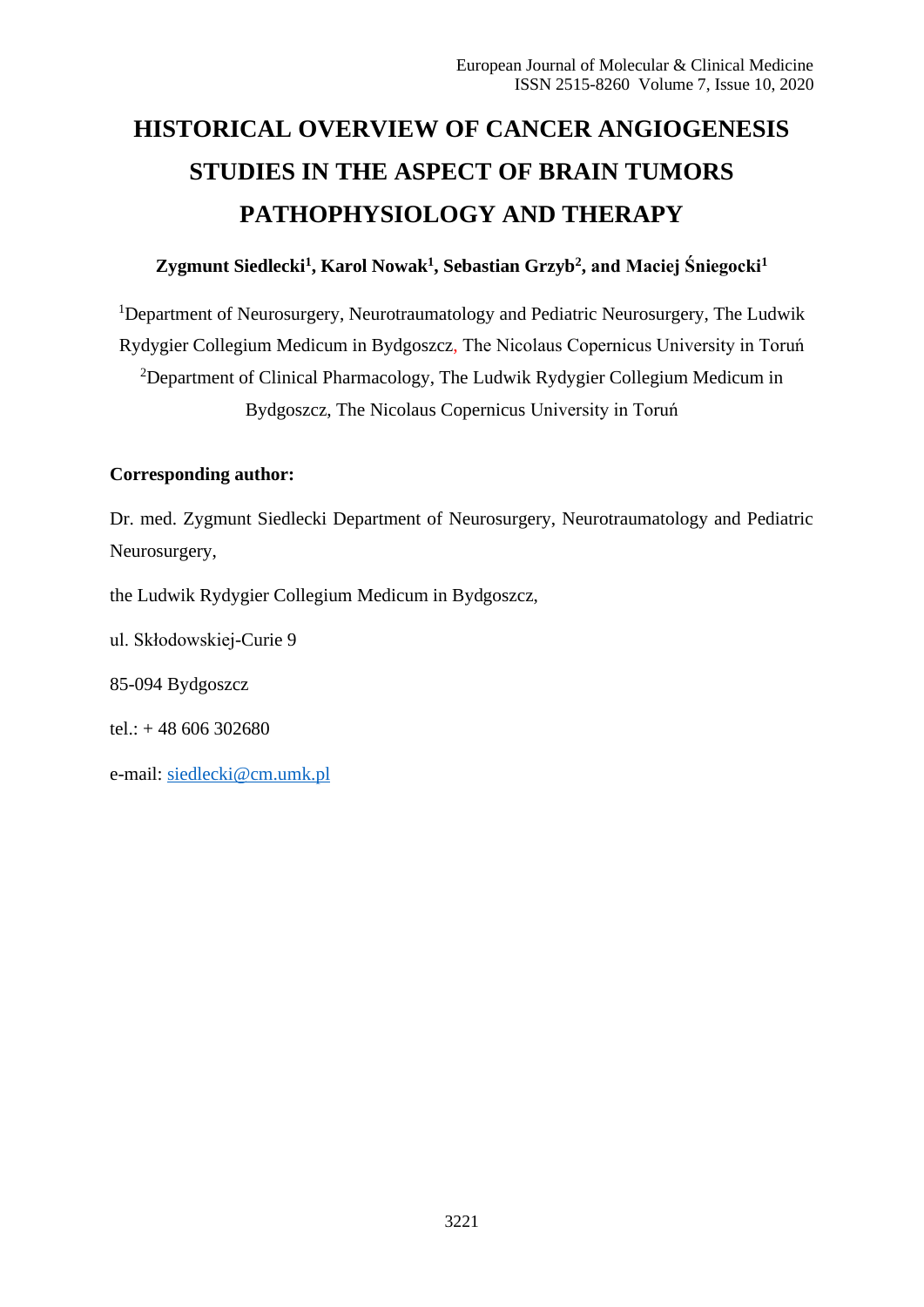#### *Abstract*

*Cancer angiogenesis is a key process in the development of any cancer, including brain tumors: gliomas, meningiomas and metastatic tumors. Both neurooncology and other cancer studies have highlighted angiogenesis and have emphasizedthat inhibiting angiogenesis may be potential treatment for some neoplastic diseases. We presentthe history of research on tumor angiogenesis from the 18th century to the present day. We put emphasis , how during thedecades, new mechanisms of angiogenesis were discovered and what are the prospects for the application of anti-angiogenic drugs in brain tumors potential treatment. The presented manuscript is a review of the history of angiogenesis research over the years, in topic of brain tumors. We put attention that this topic is still relevant and may provide perspectives in neurooncology.*

# *Keywords: Angiogenesis; Tumors; Cancer; Brain tumor*

#### **The phenomenon of neoplastic angiogenesis - introduction**

Cancer cell proliferation in a newly formed tumor without its own blood vessels allows the tumor to reach a size of not more than 1 to 2  $mm<sup>3</sup>[1,2]$ . This phase of tumor development is called the avascular phase and the tumor grows slowly in it [2]. The cells are then supplied with oxygen and nutrients by diffusion [3]. The avascular phase of a neoplastic tumor may sometimes persist for a long time without disease progression [1-3]. Cell proliferation is then kept in balance with the rate of apoptosis, thanks to which the tumor size does not increase [2].

When diffusion becomes insufficient for tumor development, the mechanisms that enable its further growth are triggered. The most important of them is the induction and development of angiogenesis, consisting in the formation of new blood vessels from the existing ones. It is possible thanks to the secretion of pro-angiogenic factor [3]. They stimulate the proliferation and migration of endothelial cells in nearby vessels that create new capillaries from the stem. Dividing cells can also coil up to form new blood vessels in the lumen of the mother's vessels. Thus, one vessel is divided into two by creating two lights. This specific vascular formation mechanism is called intussusal angiogenesis 1-3].

The second mechanism that ensures tumor vasculature is its growth along the existing normal vessels and their use for tumor development. An example of tumors employing such a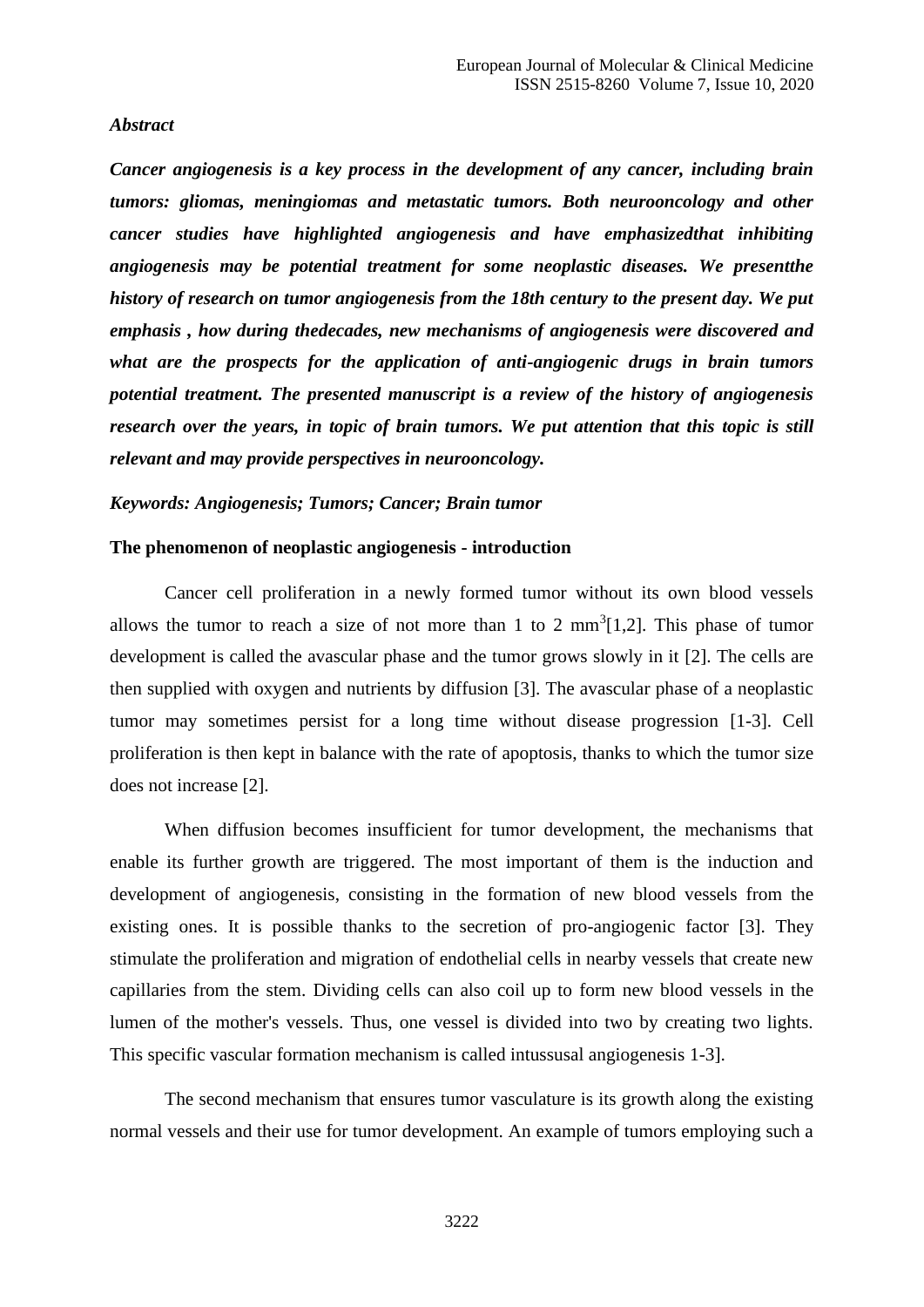vascularization strategy are growing invasive astrocytomas, which spread along the vessels without creating a restricted tumor mass [2,4].

Another mechanism that enables the development of tumor vasculature is vasculogenesis. It consists in creating de novo blood vessels from bone marrow-derived precursor cells.Yet another strategy for the formation of neoplastic vessels is the formation of a capillary network, which, despite the fact that it is made of endothelial cells, is formed only by neoplastic cells without the participation of other blood vessels. This phenomenon is called vascular mimicry and is observed, for example, in melanomas [4,5].

In a singletumor, more than one mechanism for the formation of new blood vessels can often be observed. It depends on the stage and grade of the tumor [2,4].

In the last three decades of the 20-century and in two decades of of the 21-century, many methods were developed to test and measure the degree of angiogenesis within neoplastic tumors, includingbrain tumors [4,5,7]. Methods measuring directly the number of proliferating and migrating endothelial cells seem to be the most important. In vitro it is possible by counting dividing cells in culture, by using radiolabeled nucleotides and by photometric measurement of mitochondrial activity [3,4]. These methods, despite their undoubted advantages, often cannot be used in clinical practice in patients due to the need to use advanced, often inaccessible laboratory procedures [3]. A much more accessible method of measuring the advancement of neoplastic angiogenesis seems to be the determination of the concentration of proangiogenic substances in the blood of patients or in neoplastic tissue [1,3,4].

#### **Historical overview of tumor angiogenesis research**

The term "angiogenesis" was introduced in 1787 by John Hunter, a British surgeon. The development of research and observations on the existence of pathological vascularization of neoplastic tumors, however, took place only 100 years later, i.e. in the second half of the 19th century [5].

Scientific reports from this period mainly describe persistent intraoperative hemorrhages during tumor resection and the existence of pathological dilated blood vessels identified during the procedurę [6,7]. The reasons for such pathological vascularization of neoplasms were vasodilation, inflammatory reaction, necrosis of neoplastic cells, increased metabolism within the tumor and the related increase in the concentration of acid metabolites,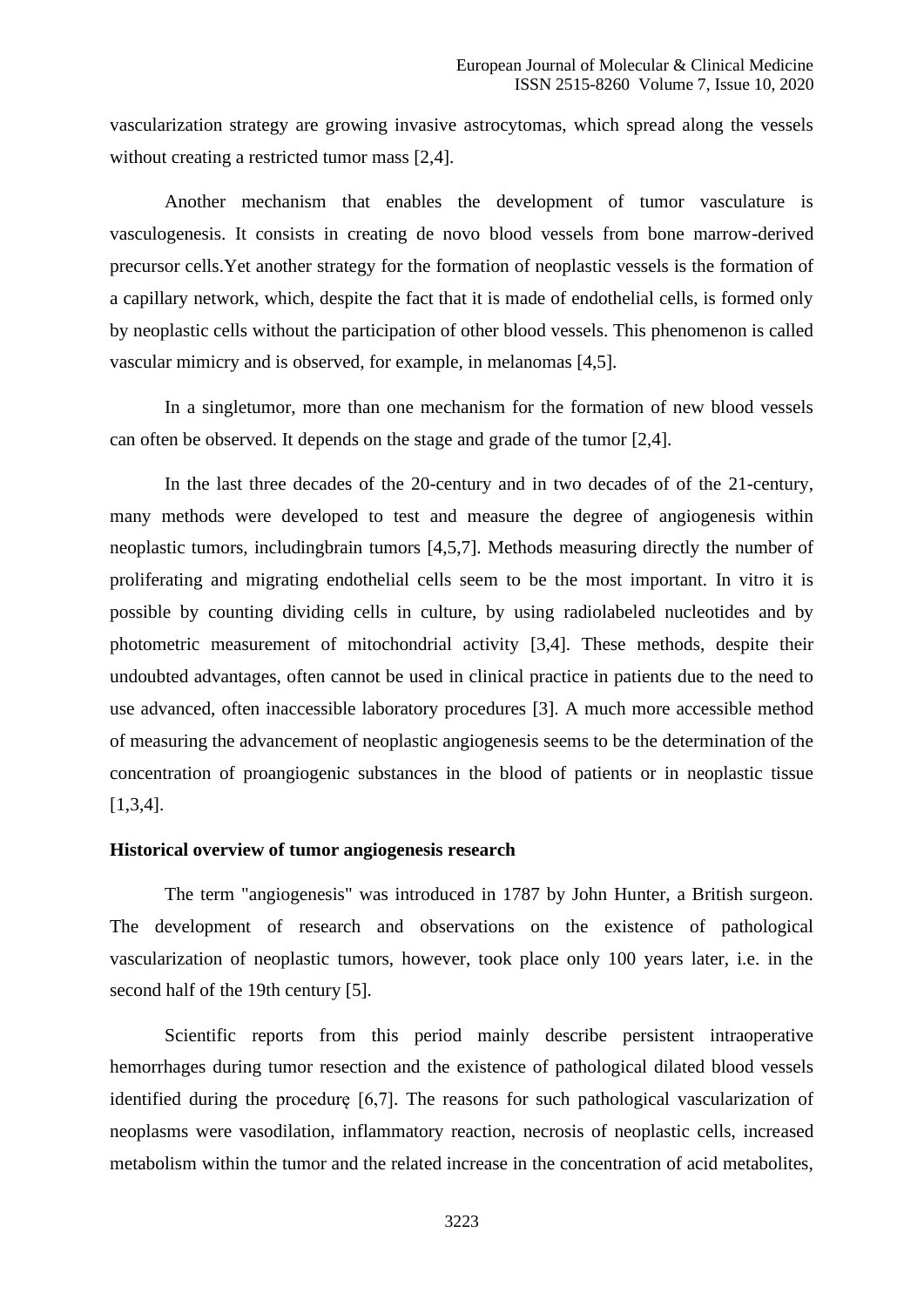uric acid and hypoxia [8]. Some research studies in animal models of mice and rats have focused on the development of vascularization of tumors transplanted from one organ to another region of the body, and the secretion of substances that stimulate the formation of new vessels [6-8].

A turning point in the history of research on neoplastic angiogenesis was the year 1971, when M. J. Folkman published the thesis that the development of a neoplastic tumor depends on the development of blood vessels [8]. In his dissertation Tumor angiogenesis: therapeutic implications, published in the New England Journal of Medicine, determined that a tumor cannot reach a size greater than 1-2 mm<sup>3</sup> without the existence of vessels feeding it, and that there are chemicals diffusing between the tumor cells that stimulate the formation of a capillary network [5-8]. He also emphasized that inhibition of angiogenesis with the use of pro-angiogenic factor antagonists may be a potential, effective method of oncological treatment. In 1984, Yuen Shing and Michael Klagsbrun, using the chromatography technique, isolated from a tumor a substance that is mitogenic for endothelial cells [9]. This substance turned out to be identical in molecular structure with the fibroblast growth factor (FGF) [5,8], which had already been isolated in bovine pituitary gland cells by D. Gospodarowicz and was characterized by mitogenic properties for fibroblasts and prolonged their survival [10].

In 1989, independently of each other, Rosalind Rosenthal and Ferrara isolated a protein different from FGF with strong properties that stimulate the proliferation of vascular endothelial cells [11]. It was named by Ferrara vascular-endothelial growth factor (VEGF) and soon was assigned the greatest role in neoplastic angiogenesis, including brain tumors [5,8,11]. In 1990, the VEGF molecule was found to be identical to the vascular permeability factor discovered by Senger and Dvorak in 1983 [12]. This fact made it clear that VEGF has a multidirectional biological action and in the case of brain tumors, apart from angiogenesis, it may play a role in the development of cerebral edema [9,8,12].

The following years brought further rapid development of research on neoplastic angiogenesis and the discovery of further factors of angiogenesis [5]. The current direction of research is aimed at to determine whether there are sensitive and specific ways to determine the stage of tumor development by measuring the concentration of factors responsible for its vascularization [8-12]. This applies in particular to biochemical factors that can be tested in a simple, minimally invasive way, e.g. in blood or urine [13,14]. Just as an increase in blood calcitonin concentration is a sensitive marker of the development of medullary thyroid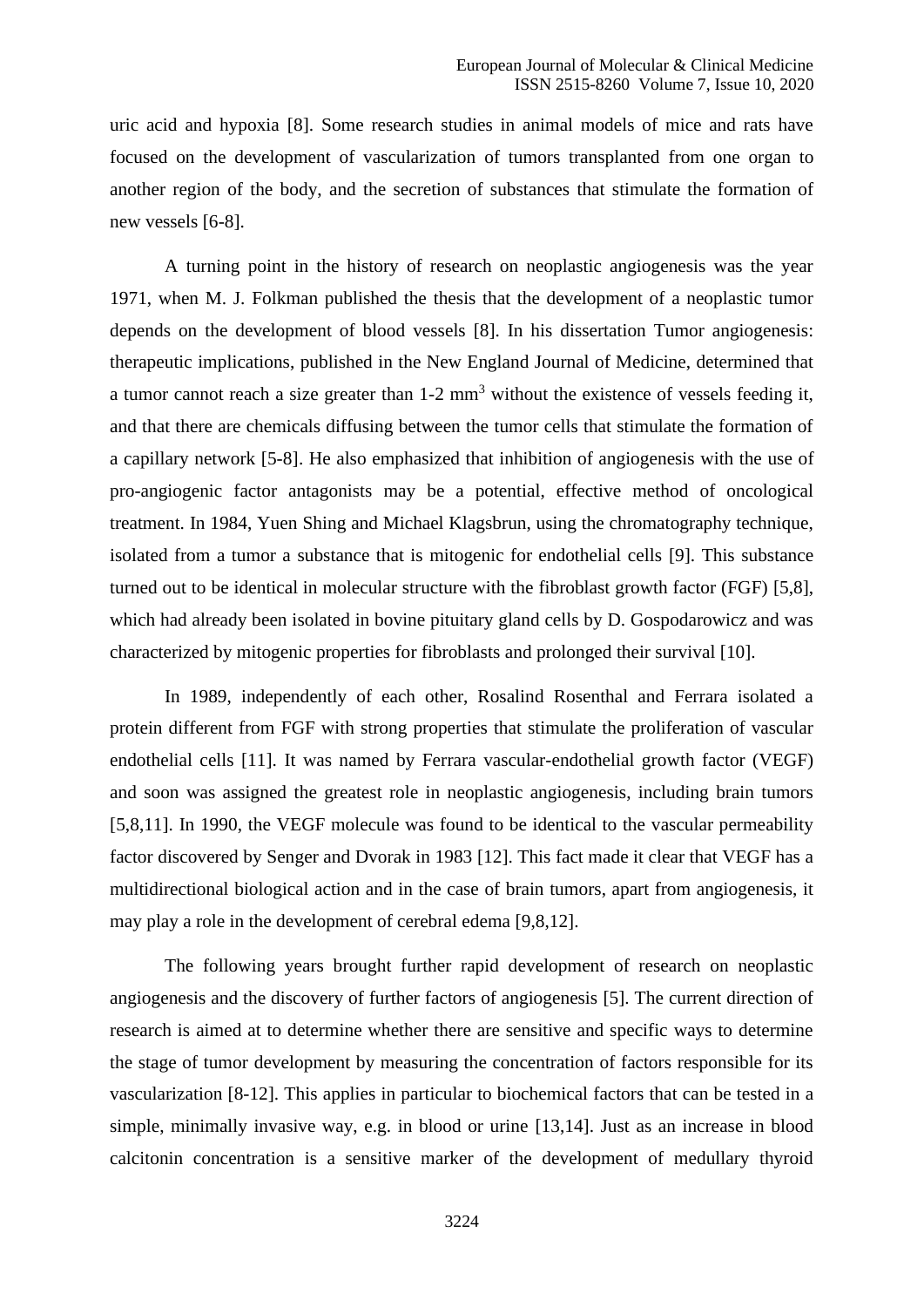carcinoma, the question of whether there are appropriate markers that can indicate the development of neoplastic disease in the preclinical stage is important [15]. These premises constitute an important reason for undertaking research on the importance of the concentration of angiogenesis factors in the blood of patients with intracranial neoplasms [14- 16].

# **Anti - angiogenic agents as a future of brain tumor treatment - review**

Already M. J. Folkman in his dissertation from 1971, describing the dependence of the development of neoplastic disease on the developmentof pathological blood vessels, pointed out that substances inhibiting angiogenesis may become effective drugs preventing the development of cancer [4-11]. They may prove to be an effective form of treatment of intracranial neoplasms. This is especially true of high-grade glial tumors, which, firstly, are characterized by high angiogenic activity and, secondly, due to the infiltrative growth in the brain, they often cannot be radically removed during surgery [9,13]. Therefore, angiogenic treatment may become a biological treatment complementary to surgical treatment of gliomas [13]. The results of preclinical studies using angiogenesis inhibitors are very promising, but have not yet been confirmed by clinical trials [5,8].

Agents that antagonize angiogenesis include, for example, bevacizumab, which is an anti-VEGF monoclonal antibody [8]. It has been studied in the treatment of kidney cancer patients. However, it did not significantly extend the survival time of patients. It is also being analyzed in the treatment of GBM [17]. Studies on the use of bevacizumab in the treatment of recurrent glioblastoma were in Phase III clinical trials in 2009 [5,8,17]. In May 2009, the US Food and Drug Administration approved bevacizumab for use in high-grade gliomas [8,17]. In addition to bevacizumab, angiogenesis inhibitors include thalidomide, an antagonist of VEGF and bFGF [18]. It has been shown to be effective in the treatment of malignant gliomas as monotherapy and in combination with chemotherapy [17]. The angiogenesis inhibiting substances also include interferon, which exerts its anti-angiogenic effect by inhibiting the expression of bFGF [18,19]. Certainly, the use of angiogenesis inhibitors in the oncological treatment of brain tumors seems to be a potentially effective method supporting surgery, radiotherapy and chemotherapy [19]. This is one of the important reasons for examining the concentration of angiogenesis factors and the dynamics of their changes in the plasma of patients with brain tumors for the use of appropriate antagonists in clinical practice [17,20].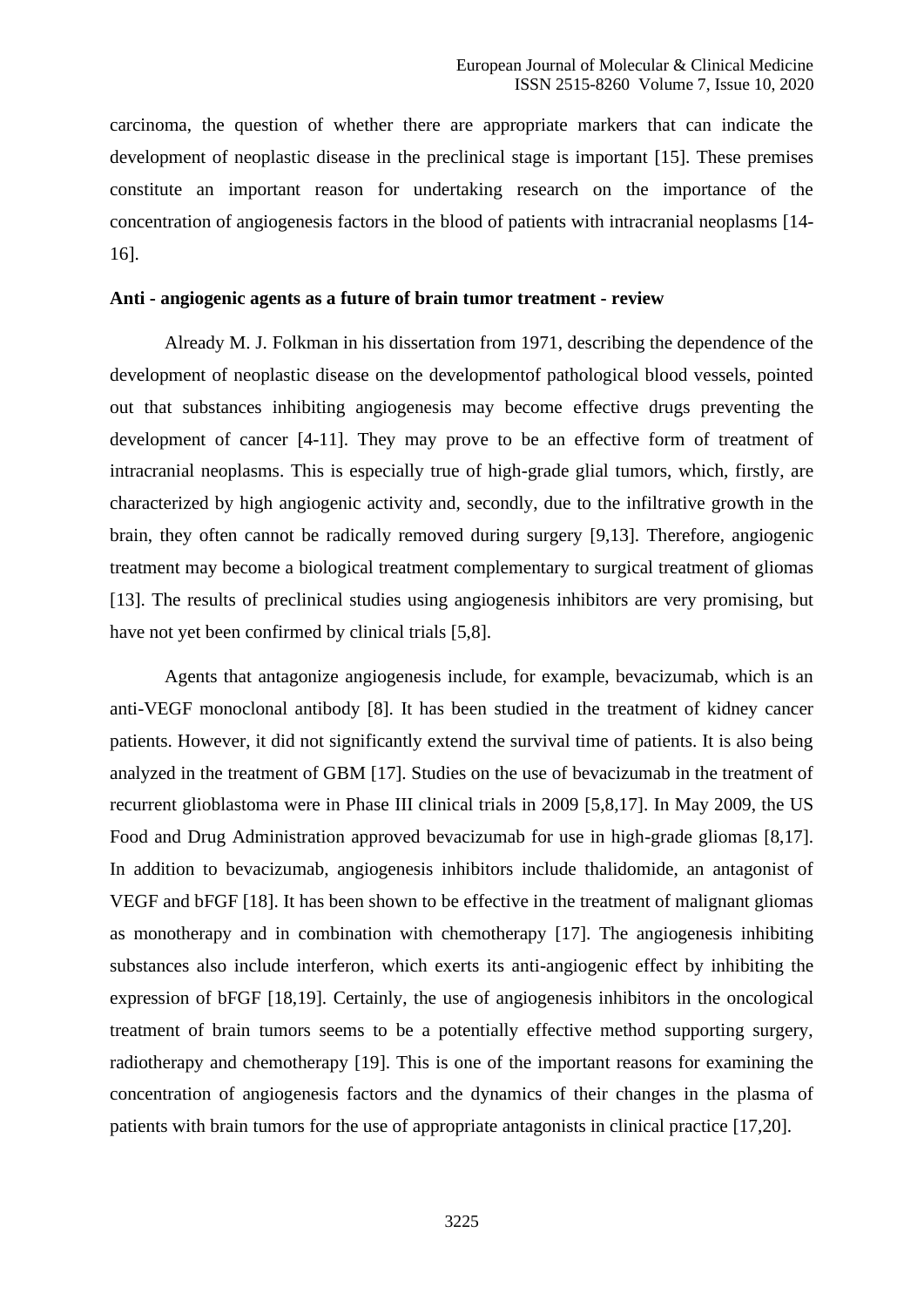# **Acknowledgement: Zygmunt Siedlecki, Karol Nowak, Sebastian Grzyb are three equal first authors with equal contribution.**

# **References**

- 1. Folkman, J. (1971). Tumor angiogenesis: therapeutic implications. New england journal of medicine, 285(21), 1182-1186.
- 2. Mariotti, M., & Maier, J. A. (2006). Angiogenesis: an overview. In New frontiers in angiogenesis (pp. 1-29). Springer, Dordrecht.
- 3. Enholm, B., Paavonen, K., Ristimäki, A., Kumar, V., Gunji, Y., Klefstrom, J., ... & Alitalo, K. (1997). Comparison of VEGF, VEGF-B, VEGF-C and Ang-1 mRNA regulation by serum, growth factors, oncoproteins and hypoxia. Oncogene, 14(20), 2475- 2483.
- 4. Folkman, J. (1990). Tumors Are Angiogenesis Dependent?. Journal of the National Cancer Institute: JNCI., 82(1), 4.
- 5. Lenzi, P., Bocci, G., & Natale, G. (2016). John Hunter and the origin of the term "angiogenesis".
- 6. Folkman, J. (1972). Anti-angiogenesis: new concept for therapy of solid tumors. Annals of surgery, 175(3), 409.
- 7. Folkman, J. (1995). Clinical applications of research on angiogenesis. New England Journal of Medicine, 333(26), 1757-1763
- 8. Folkman, J. (2008). History of angiogenesis. In Angiogenesis (pp. 1-14). Springer, Boston, MA.
- 9. Shing, Y., Folkman, J., Haudenschild, C., Lund, D., Crum, R., & Klagsbrun, M. (1985). Angiogenesis is stimulated by a tumor‐derived endothelial cell growth factor. Journal of cellular biochemistry, 29(4), 275-287.
- 10. Gospodarowicz, D. E. N. I. S. (1975). Purification of a fibroblast growth factor from bovine pituitary. Journal of Biological Chemistry, 250(7), 2515-2520.
- 11. Rosenthal, R. A., Megyesi, J. F., Henzel, W. J., Ferrara, N., & Folkman, J. (1990). Conditioned medium from mouse sarcoma 180 cells contains vascular endothelial growth factor. Growth Factors, 4(1), 53-59.
- 12. Senger, D. R., Galli, S. J., Dvorak, A. M., Perruzzi, C. A., Harvey, V. S., & Dvorak, H. F. (1983). Tumor cells secrete a vascular permeability factor that promotes accumulation of ascites fluid. Science, 219(4587), 983-985.